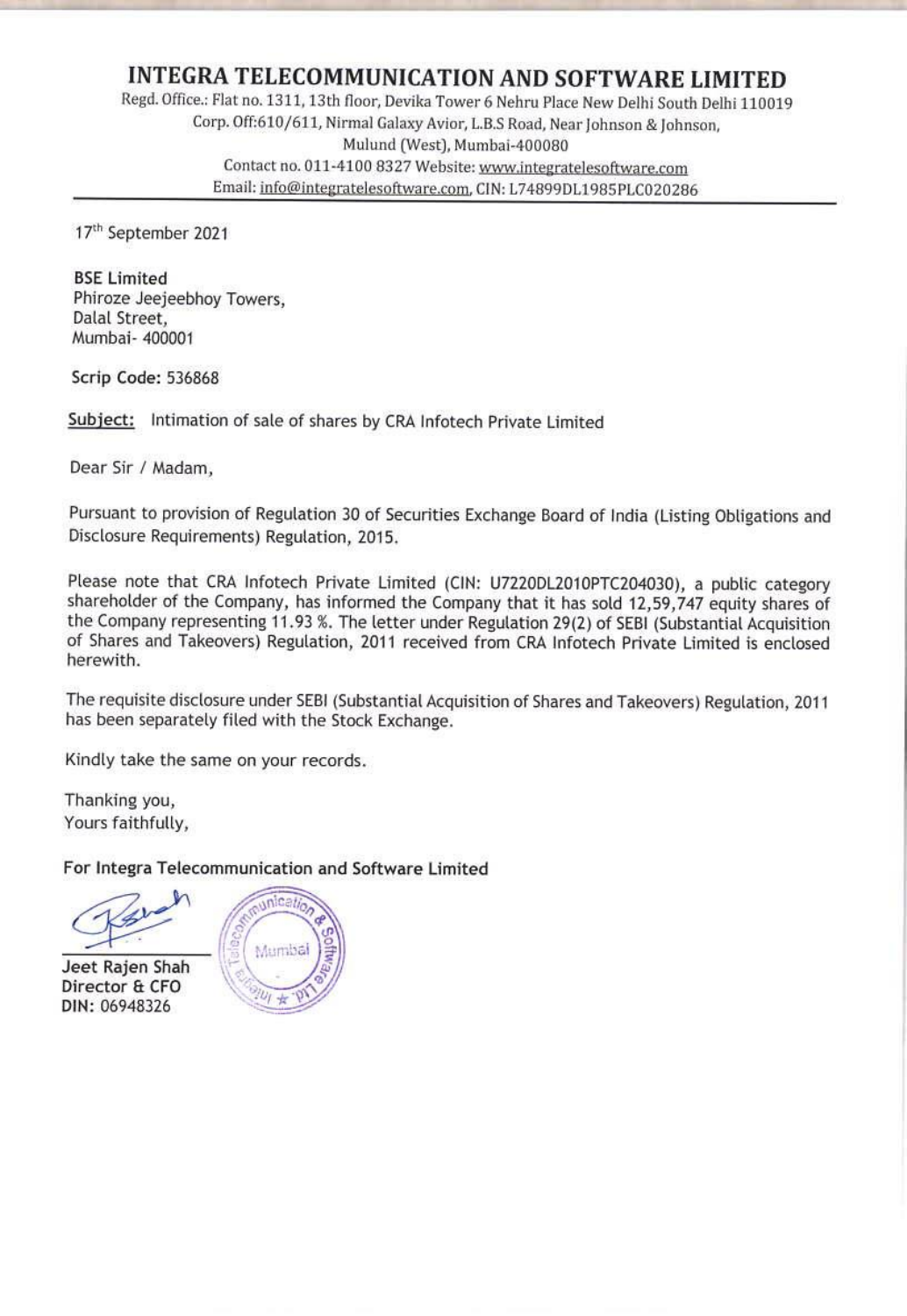**INTEGRA TELECOMMUNICATION AND SOFTWARE LIMITED**<br>Regd. Office.: Flat no. 1311, 13th floor, Devika Tower 6 Nehru Place New Delhi South Delhi 110019<br>Corp. Off:610/611, Nirmal Galaxy Avior, L.B.S Road, Near Johnson & Johnson, Contact no, 011-4100 8327 Website: www.integratelesoftware.com Email: info@integratelesoftware.com, CIN: L74899DL1985PLC020286

17<sup>th</sup> September 2021

BSE Limited<br>Phiroze Jeejeebhoy Towers, Dalal Street, Mumbai- 400001

Scrip Code: 536868

Subject: Disclosure Under Regulation 29(2) of Securities And Exchange Board of India (Substantial Acquisition of Shares and Takeovers) Regulation, <sup>2011</sup>

Dear Sir / Madam,

This is to inform you that according to provisions of Regulation 29(2) of Securities And Exchange Board of India (Substantial Acquisition of Shares and Takeovers) Regulation, 2011, We have received disclosure from the CRA Infotech Private Limited (CIN: U7220DL2010PTC204030), public category shareholder of the Company.

Disclosure received has been enclosed herewith.

Kindly take the same on your records.

Thanking you, Yours faithfully,

For Integra Telecommunication and Software Limited

Jeet Rajen Shah Director & CFO DIN: 06948326

Mumbai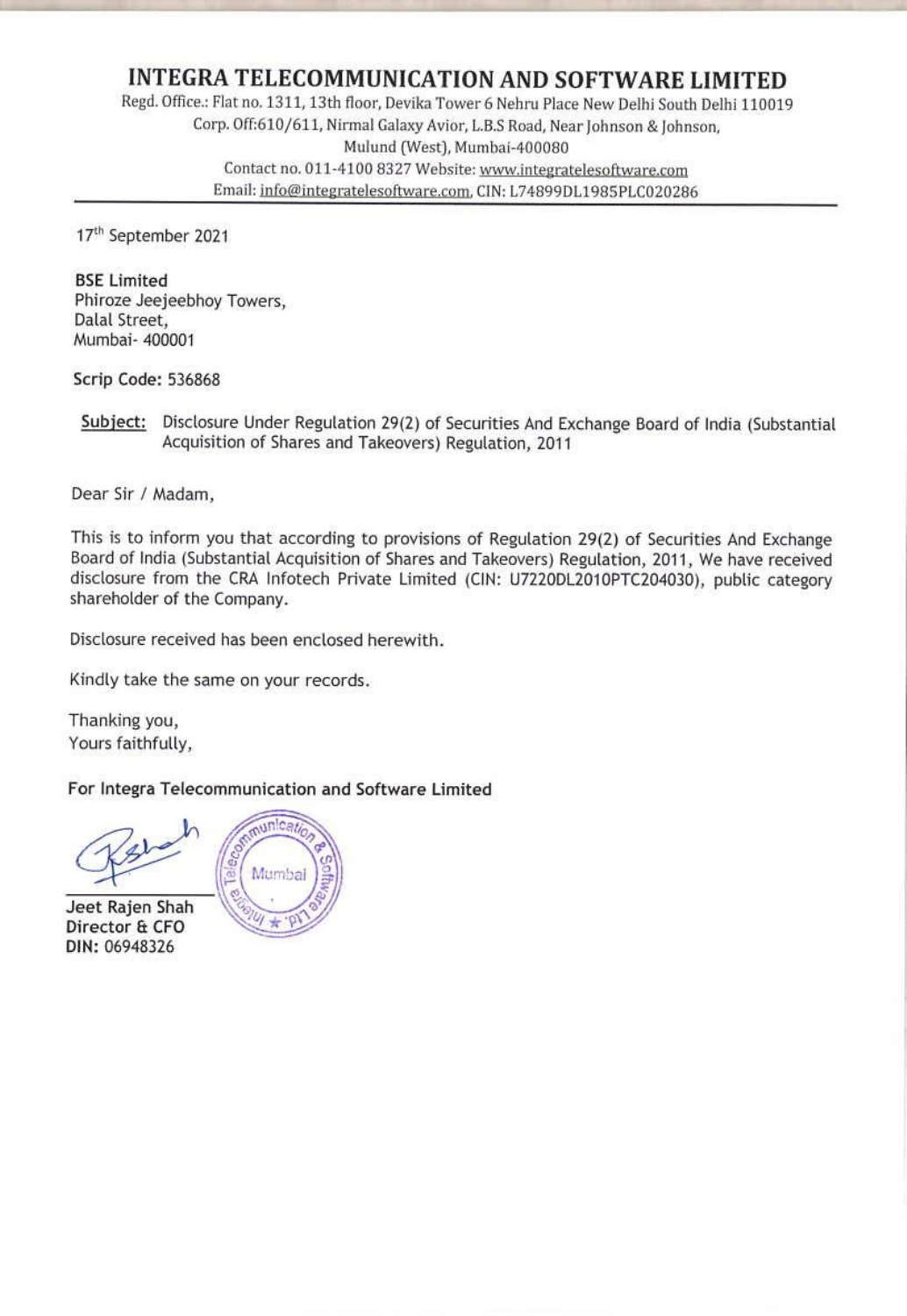

CRE INFORMATION: U72200DL2010PTC204030 Manpada, Dombi East, CIN: U72200DL2010PTC204030 Manpada Dombi ta 121201.<br>CIN: U72200DL2010PTC204030 crainfotech2020@gmail.com Shrikande Mob No. : 9167474937

Dated: September 17, 2021

To The Manager BSE Limited P. J. Towers, Dalal Street Mumbai — 400001

## Sub.: Disclosure under Regulation 29(2) of Securities And Exchange Board of India (Substantial Acquisition of Shares and Takeovers) Regulations, 2011 ('SEBI (SAST) Regulations, 2011')

Dear Sir/ Madam,

With reference to the above-captioned subject, please note that we, CRA Infotech Private Limited have sold 1259747 Equity Shares representing 11.93 % of the Issued, Subscribed and Paid-up Share Capital of Integra Telecommunication & Software Limited ('Target Company') in multiple lots from 30/08/2021 to 07/09/2021 in open market. This disposal of shares has led to a change in our shareholding in Target Company from 12.26% to 0.33% of the Issued, Subscribed and Paid-up Share Capital of the Target Company.

In reference to the above, we are hereby submitting the disclosure as required under Regulation 29(2) of SEBI (SAST) Regulations, 2011.

Kindly take the above information into your records.

For and on behalf of CRA Infotech Private Limited

Hethaus

Name: Akshay Ranjan Mahadik Director DIN: 08714975

CC: To, The Compliance Officer Integra Telecommunication & Software Limited

 Flat No. 1311, 13<sup>th</sup> Floor, Devika Tower, 6 Nehru Place New Delhi - 110019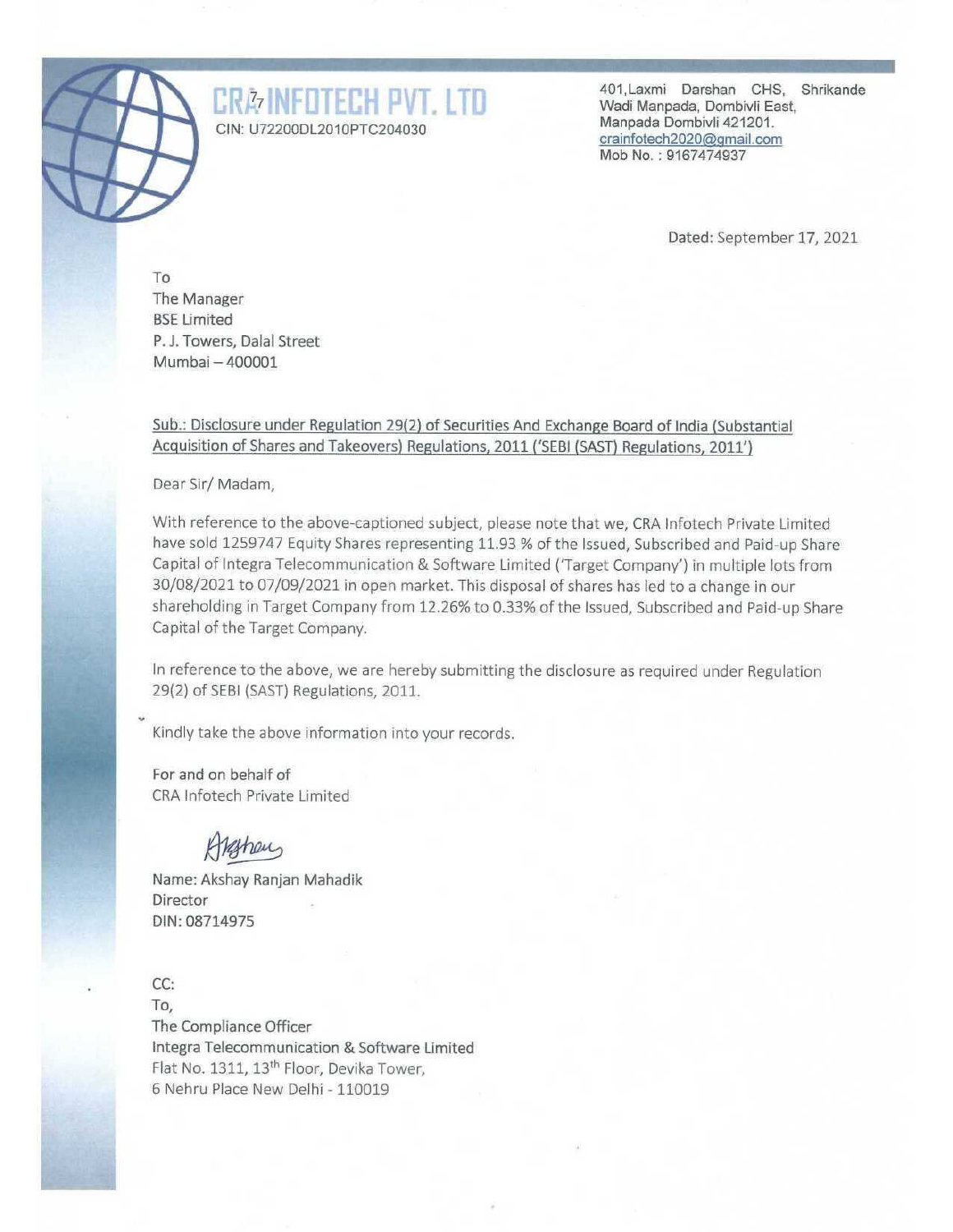## Disclosure under Requlation 29(2) of Securities and Exchange Board of India Disclosure under Requlation 29(2) of<br>Cubstantial Acquisition of Share (Substantial Acquisition of Shares and Takeovers) Requlations, 2011 Disclosure under Requlation 29(2) of<br>Substantial Acquisition of Share<br>Name of the Target Company (TC)

| Disclosure under Regulation 29(2) of Securities and Exchange Board of India<br>(Substantial Acquisition of Shares and Takeovers) Requlations, 2011 |                                     |                                              |               |
|----------------------------------------------------------------------------------------------------------------------------------------------------|-------------------------------------|----------------------------------------------|---------------|
|                                                                                                                                                    |                                     |                                              |               |
| Name of the Target Company (TC)                                                                                                                    | <b>CRA Infotech Private Limited</b> | Integra Telecommunication & Software Limited |               |
| Names of the Acquirer and Persons<br>Acting in<br>Concert (PAC) with the<br>Acquirer                                                               |                                     |                                              |               |
| Whether<br>Acquirer<br>belongs<br>the<br>to                                                                                                        | <b>NO</b>                           |                                              |               |
|                                                                                                                                                    |                                     |                                              |               |
| Promoter/Promoter group                                                                                                                            |                                     |                                              |               |
| Name(s) of the Stock Exchange(s)<br>where the shares of TC are Listed                                                                              | <b>BSE Limited</b>                  |                                              |               |
|                                                                                                                                                    | <b>Number</b>                       | % w.r.t. total                               | % w.r.t.      |
| Details of the acquisition/ Disposal as<br>follows                                                                                                 |                                     |                                              | total diluted |
|                                                                                                                                                    |                                     | share/voting                                 |               |
|                                                                                                                                                    |                                     | capital                                      | share/voting  |
|                                                                                                                                                    |                                     | wherever                                     | capital of    |
|                                                                                                                                                    |                                     | applicable                                   | the TC        |
| <b>Before</b><br>acquisition/disposal<br>the                                                                                                       |                                     |                                              |               |
| under consideration, holding of:                                                                                                                   | 1294753                             | 12.26%                                       | 12.26%        |
| a) Shares carrying voting rights                                                                                                                   |                                     |                                              |               |
| in<br>the<br>nature<br>Shares<br>of<br>b)<br>encumbrance (pledge/ lien/ non-                                                                       | <b>Nil</b>                          | <b>NA</b>                                    | NA            |
|                                                                                                                                                    |                                     |                                              |               |
| disposal undertaking/others)                                                                                                                       |                                     |                                              |               |
| c) Voting rights (VR) otherwise than                                                                                                               | Nil                                 | <b>NA</b>                                    | NΑ            |
| by equity shares<br>Warrants/convertible securities/any                                                                                            |                                     |                                              |               |
| d)<br>other instrument that entitles the                                                                                                           |                                     |                                              |               |
| acquirer to receive shares carrying                                                                                                                | ΝA                                  | <b>NA</b>                                    | ΝA            |
| voting rights in the TC (specify                                                                                                                   |                                     |                                              |               |
| holding in each category)                                                                                                                          |                                     |                                              |               |
|                                                                                                                                                    |                                     |                                              |               |
| $e)$ Total (a+b+c+d)                                                                                                                               | 1294753                             | 12.26 %                                      | 12.26%        |
|                                                                                                                                                    |                                     |                                              |               |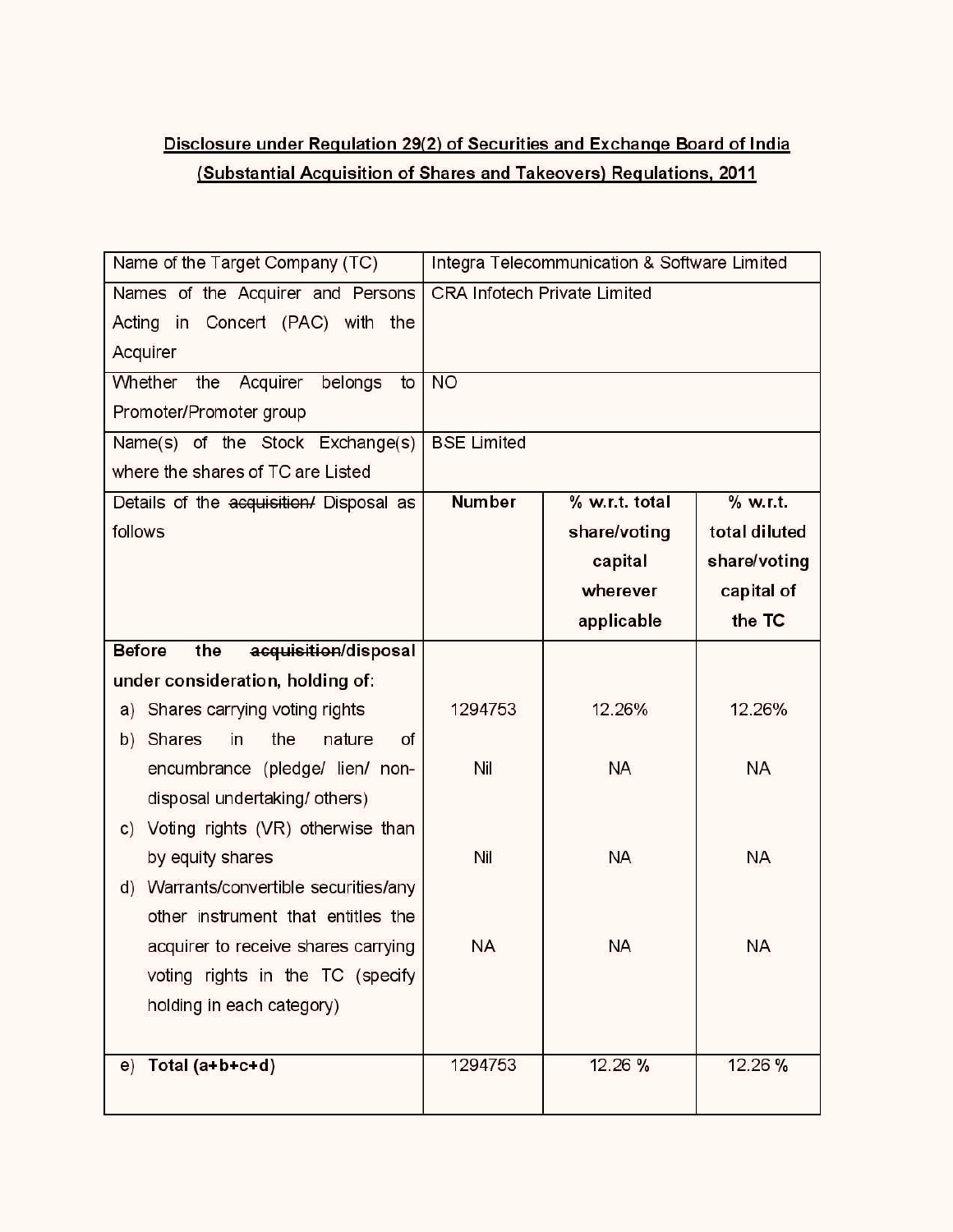| Details of acquisition/Sale                                                  |                |           |           |
|------------------------------------------------------------------------------|----------------|-----------|-----------|
| a) Shares carrying voting<br>rights                                          |                |           |           |
| acquired                                                                     | 1259747<br>Nil | 11.93 %   | 11.93 %   |
| b) VRs acquired otherwise than by                                            |                | <b>NA</b> | NA        |
| equity shares<br>c) Warrants/convertible securities/any                      |                |           |           |
| other instrument that entitles the                                           |                |           |           |
| acquirer to receive shares carrying                                          |                |           |           |
| voting rights in the TC (specify                                             | Nil            |           |           |
| holding in each category) acquired.                                          |                | <b>NA</b> | <b>NA</b> |
| d) Shares<br>in<br>the<br>nature<br>of                                       |                |           |           |
| encumbrance (pledge/ lien/ non-                                              | Nil            |           |           |
| disposal undertaking/ others)                                                |                | <b>NA</b> | <b>NA</b> |
|                                                                              |                |           |           |
| $e)$ Total (a+b+c+d)                                                         | 1259747        | 11.93 %   | 11.93%    |
| After the acquisition/Sale, holding of                                       |                |           |           |
| Acquirer:                                                                    |                |           |           |
| a) Shares carrying voting rights                                             | 35006          | 0.33%     | 0.33%     |
| b) Shares<br>in<br>nature<br>the<br>of                                       | Nil            |           |           |
| encumbrance (pledge/ lien/ non-                                              |                | <b>NA</b> | NA        |
| disposal undertaking/<br>others)                                             |                |           |           |
| Shares pledged with the Acquirer                                             | Nil            |           |           |
| c) VRs otherwise than by equity                                              |                | <b>NA</b> | NA        |
| shares                                                                       |                |           |           |
| d) Warrants/convertible securities/any<br>other instrument that entitles the | Nil            |           |           |
| acquirer to receive shares carrying                                          |                | <b>NA</b> | ΝA        |
| voting rights in the TC (specify                                             |                |           |           |
| holding in each category) after                                              |                |           |           |
| acquisition                                                                  |                |           |           |
|                                                                              |                |           |           |
| Total (a+b+c+d)<br>e)                                                        | 35006          | 0.33%     | 0.33%     |
|                                                                              |                |           |           |
| Mode of acquisition/Sale (e.g., open                                         | Open Market    |           |           |